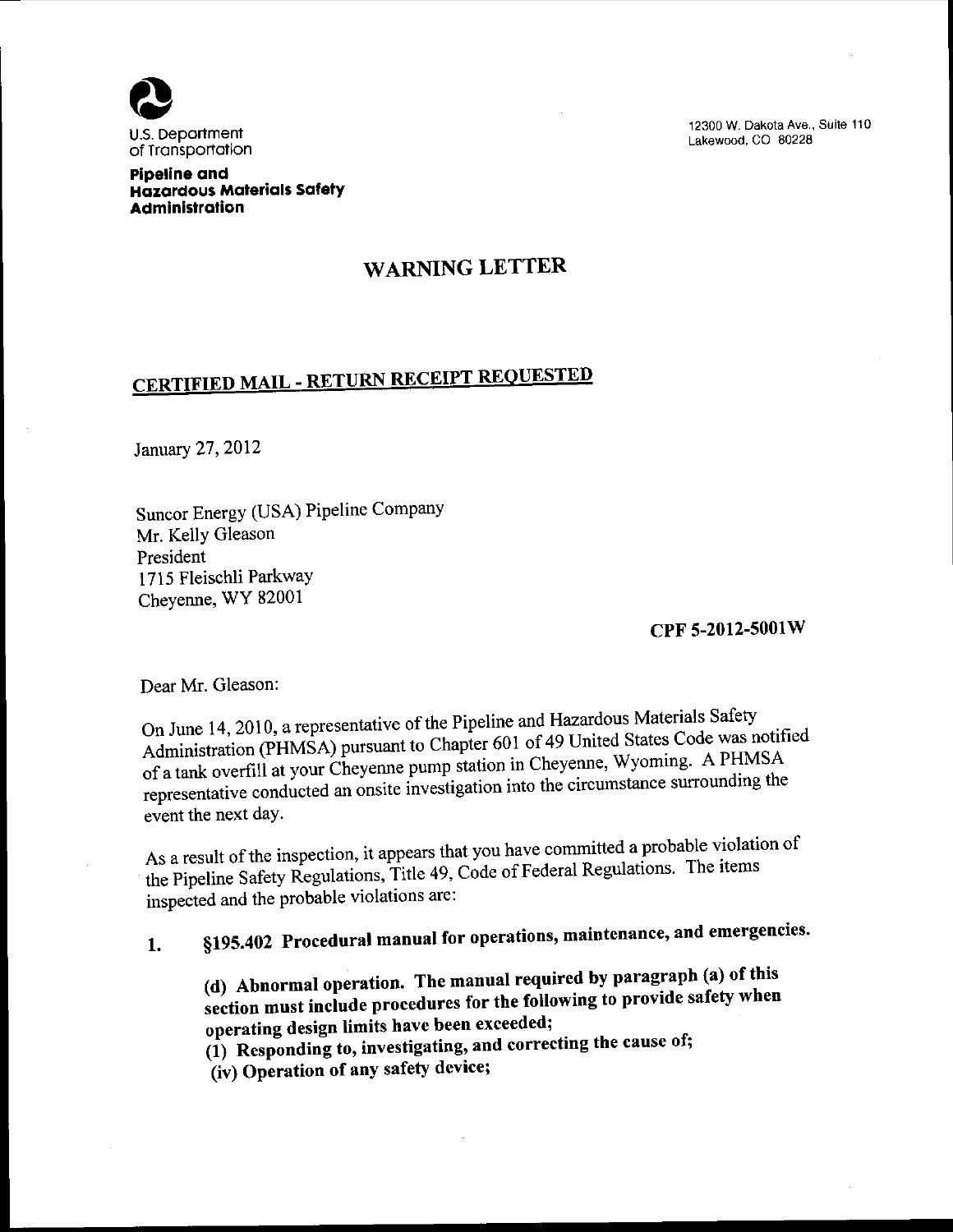The Suncor Energy (USA) Pipeline (Suncor) employee who was controlling the flow of oil into tank #1168 on the afternoon of June 14,2010, did not follow their company's abnormal operating procedures related to responding to a safety device. The result was the tank overfilling spilling 30 barrels into their containment area. On that day, he received a Hi- Hi alarm indicating that the fluid level in the tank was at a critically high level. Suncor's written procedures describing what to do when a Hi-Hi-Alarm on a tank is received required the controller to immediately shut off the flow of oil into the tank or otherwise divert the flow to a different tank. Instead of following these written procedures, the controller called the Cheyenne Station and requested a local Suncor employee to go out and physically check the oil level in tank  $#1168$ . Before that employee was able to get out to the tank, a different employee happened to be driving into the station and noticed that the Tank #1168 was overflowing crude oil. He immediately called the controller to report the tank had overflowed and the controller shut off the flow of oil to the tank.

During our accident investigation, at Suncor's local office in Cheyenne, Wyoming, the controller who was on duty the day of the overflow stated that he did not believe the Hi-Hi alarm and confirmed that he called the Cheyenne Station and asked a local employee to physically check the fluid level in tank #1168. PHMSA's accident investigation also revealed deficiencies with Tank 1168's gauging system and high level alarms. Regardless, if the controller had followed Suncor's written procedures, the overfill event would not have occurred.

We understand that Suncor has reinspected their other tanks for similar overfill protection problems and conducted training with all controllers on this event. Suncor reported to PHMSA that there were no additional problems with any of the other tanks in the system. PHMSA appreciates the manner in which Suncor responded to this release and the immediacy you took to check for similar conditions in your pipeline system.

Under 49 United States Code, § 60122, you are subject to a civil penalty not to exceed \$100,000 for each violation for each day the violation persists up to a maximum of \$1,000,000 for any related series of violations. We have reviewed the circumstances and supporting documents involved in this case, and have decided not to conduct additional enforcement action or penalty assessment proceedings at this time. We advise you to correct the item(s) identified in this letter. Failure to do so will result in Suncor being subject to additional enforcement action.

2